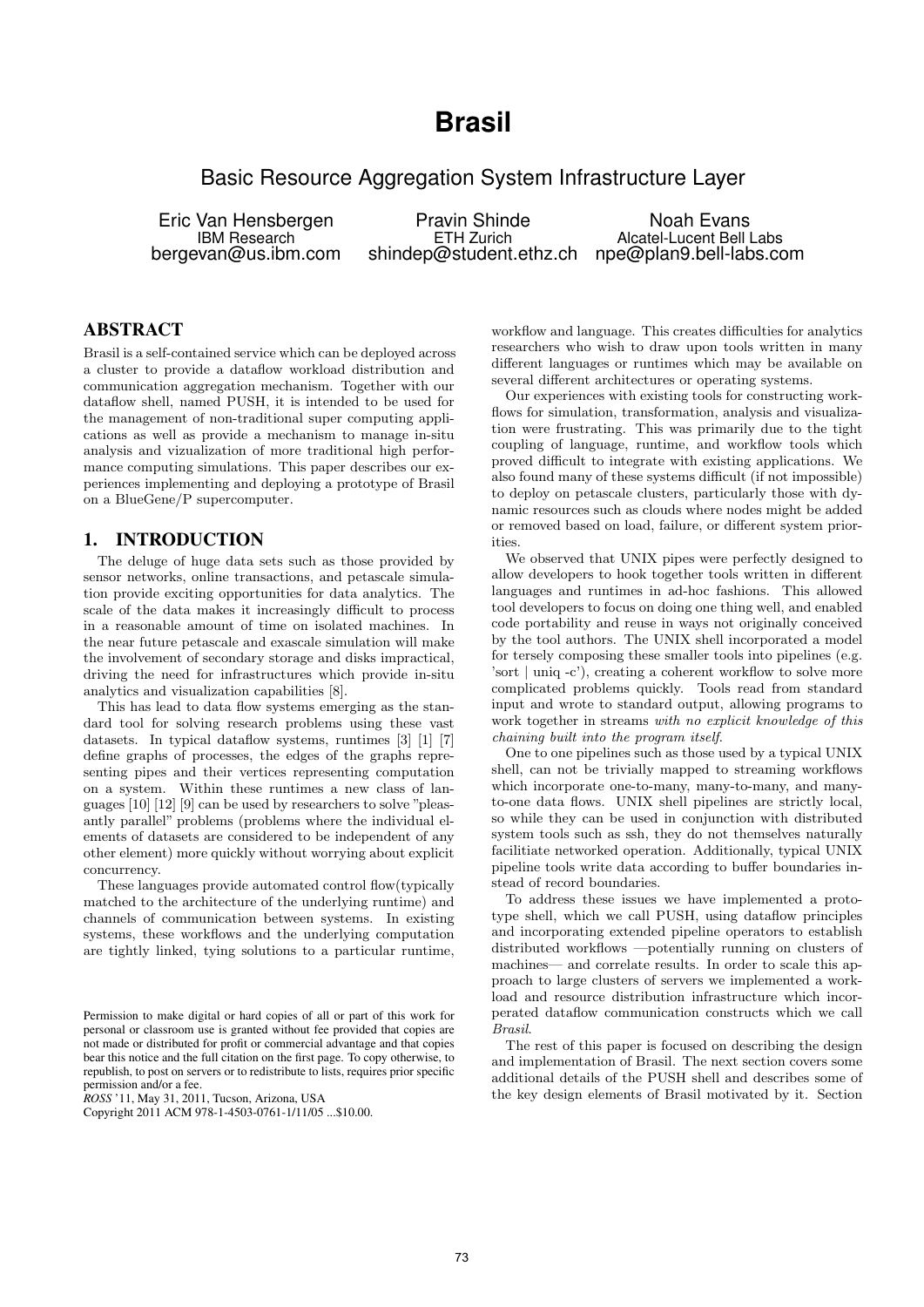3 discusses our prototype implementation in more detail including lessons learned while attempting to scale the prototype to thousands of cores. Section 4 contains our evaluation of the overhead of the infrastructure when deployed on leadership class high-performance computing environments. In Section 5 we will conclude by discussing potential improvements to address the overheads and explore opportunities for improvement in both the design and implementation of our approach.

## 2. DESGIN

The PUSH shell is a conventional UNIX shell with two additional pipeline operators, a multiplexing fan-out( $|\langle n| \rangle$ ), and a coalescing fan-in(>|). This combination allows PUSH to distribute I/O to and from multiple simultaneous threads of control. A fan-out argument, n, specifies the desired degree of parallel threading. If no argument is specified, the default of spawning a new thread per record (up to the limit of available cores) is used. This can also be overriden by command line options or environment variables. The pipeline operators provide implicit grouping semantics allowing natural nesting and composibility. While their complimentary nature usually lead to symmetric mappings (where the number of fan-outs equal the number of fan-ins), there is nothing within our implementation which enforces it. Normal redirections as well as application specific sources and sinks can provide alternate data paths.



Figure 1: The structure of the PUSH shell

PUSH also differs from traditional shells by implementing native support for record based input handling over pipelines. This facility is similar to the argument field separators, IFS and OFS, in traditional shells which use a pattern to determine how to tokenize arguments. PUSH provides two variables, ORS and IRS, which point to record separator modules. These modules (called multiplexors in PUSH) split data on record boundaries, emitting individual records that the system distributes and coalesces. The choice of which *multipipe*, an ordered set of pipes, to target is left as a decision to the module.

Different data formats may have different output requirements. Demultiplexing from a multipipe is performed by creating a many to one communications channel within the shell. The shell creates a reader processes which connects to each pipe in the multipipe. When the data reaches an appropriate record boundary a buffer is passed from the reader to the shell which then writes each record buffer to the output pipeline.

An example from our particular experience, Natural Language Processing, is to apply an analyzer to a large set of files, a "corpus". User programs go through each file which contain a list of sentences, one sentence per line. They then

tokenize the sentence into words, finding the part of speech and morphology of the words that make up the sentence. There are a large number of discrete sets of data whose order is not necessarily important. We need to perform a computationally intensive task on each of the sentences, which are small, discrete records an ideal target for parallelization.

PUSH was designed to exploit this mapping. For example, to get a histogram of the distribution of Japanese words from a set of documents using chasen, a Japanese morphological analyzer, we take a set of files containing sentences and then distribute them to a cluster of machines on our network. The command is as follows:

```
ORS=blm find . -type f |\langle \ranglexargs chasen | sort | uniq -c >| sort -rn
```
The first variable, ORS, declares our record multiplexor module, the intermediary used to ensure that the input and output to distributed pipes are correctly aligned to record boundaries. In many cases a default which splits based on atomic writes can be used. Alternatively one of several builtins which split based on a field separator or newline can be used.

 $find.$  -type f gives a list of the files which are then "fanned" out"( $|\langle \rangle$ ) using a combination of a multipipes, and a multiplexor which determines which pipes are the targets of each unit of output. This fanned out data goes to xargs on new threads which then uses the filenames as arguments to chasen. The find acts as a command driver, fanning out file names to the individual worker machines. The workers then use the filenames input to xargs, which uses the input filenames as arguments to the target command. Using the output of the analyzer (Japanese words) are then sorted and counted using uniq. Finally these word counts are "fanned  $in''(>|)$  to the originating machine which then sorts them.

While PUSH works perfectly well on a stand-alone machine, the original intent was to use it to drive workloads and workflows across a cluster of machines. In particular, we were interested in deploying on leadership class high performance computing machines and as such a key requirement for us was scalability to a large number of nodes. Instead of traditional client/server models we opted for a peer based model where every node within the system is capable of initiating new workflows of computation and managing the newly created pipeline. This allows workflows and component applications to initiate new branches of computation or analysis at any stage of the pipeline or in reaction to data produced by a previous portion of the pipeline giving the entire infrastructure a degree of elasticity that seemed to be missing from previously available tools. In order to accomplish this we designed the system without any central component which required knowledge of the entire system. All knowledge is distributed and then aggregated at certain points. Descisions like scheduling and job management are also made in a distributed fashion, utilizing the hierarchy of aggregation points to eliminate the need for all-to-all communication during workload distribution.

In order to scale such a system we decided to go with a hierarchical organization of nodes. Aggregation points scale command and communication between nodes. When a node or its children have insufficient resources to satisfy a request, the request is propagated to the parent aggregation point. This form of hierarchical aggregation also seems to map well with the physical topology of many leadership class systems.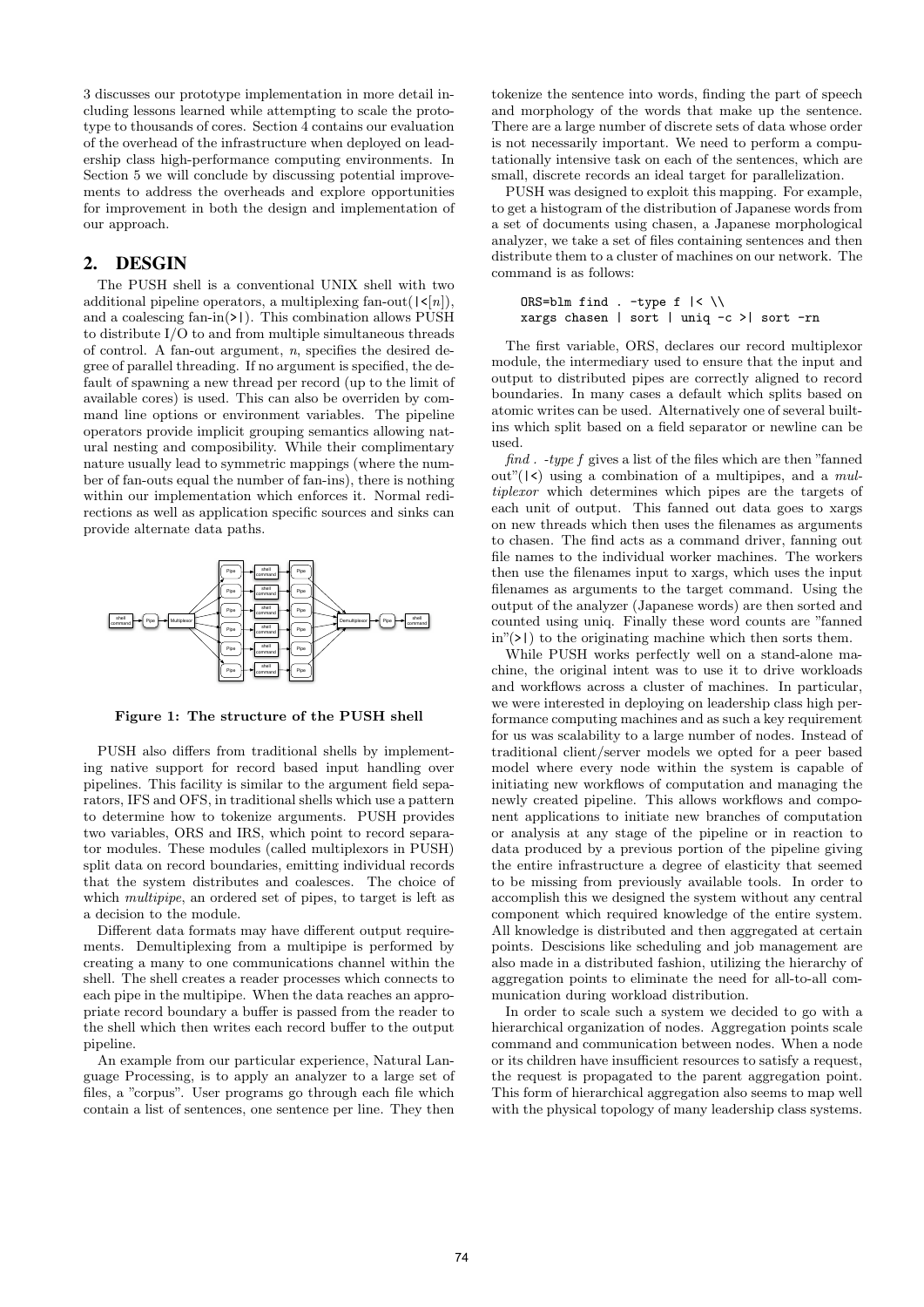The hierarchical topology not only helps scale communication and control, but it also can help users and application components traverse multiple network domains in a seamless fashion. We intend to use this property to create an environment which seamlessly extends the user's desktop experience and environment to the supercomputer.

The forms of communication aggregation match the new pipeline primatives which are part of the PUSH shell. By default, input to each master pipeline component thread is fanned out to sub-session threads and output from those sub-sessions in fanned back into the master component. It is intended that this behavior be setup and controlled by the Brasil infrastructure which spawns the sub-session threads (whether they be local or remote). For multi-stage pipelines, we need the ability to direct the output of a pipeline component to another pipeline component without necessarily passing that data through the master thread (for efficiency reasons). In order to accomplish that we've added the ability to splice input or output of individual subsessions threads to eachother.

## 3. IMPLEMENTATION

This section describes the internals of the implementation in more detail. It is important to remember that these details are entirely hidden by the PUSH shell so users and their applications are never really exposed to the complexity expressed herein. It is possible to provide alternate front-ends to the underlying Brasil infrastructure and applications may choose to interact directly with it and its control interfaces, but it is not expected that this will be the default mode of operation.

#### 3.1 Interface

The external interface to our infrastructure is a synthetic file system much like the interface to the Xcpu [6] workload distribution system. Figure 2 gives the the high-level view of the hierarchy of the Brasil namespace.



Figure 2: Filesystem interface in Brasil

Each node in the system has a local directory in the root of their namespace which contains pointers to the resources available on the node and control files which allows managing jobs deployed on the node. A few files here provide information about the system, like the [arch] file which tells the architecture and operating system of the node while the [status] file provides information about total amount of resources currently available, including the remote resources which are directly or indirectly decedents of this node. Files like [env] and [ns] allow controlling the default environment and the namespace of the processes created on this node. [fs] and [net] are links to the local filesystem and networking resources available on the node. The [clone] file provides the interface to create new sessions which is the unit of the workload management.

The sessions are represented as directories with the sessionid number as the directory name. Each directory is selfcontained and provides interfaces to manage the execution of the session. Files like [env] and [ns] are present in the session directory also, and can be used to overwrite the default environment and namespace specifically for this session. The [ctl] file is used for controlling the execution and the [stdio] file is used to manipulate standard input and output.

Since sessions themselves can have children, each session directory may have subsession directories with similar files. The files at the session directory level provide the aggregate interfaces to the sub-session directory.

### 3.2 Brasil

The core of Brasil is a self-contained daemon which is based on a fork of Inferno [4]. Inferno is an open source distributed operating system which is a direct descendant of the Plan 9 operating system [11]. It runs natively on multiple hardware platforms and can also run as a userspace application on top of other operating systems. Brasil is based on the hosted version of the Inferno platform.

The Brasil namespace is exported using the 9P protocol. This protocol is used by Plan 9 and Inferno extensively to access any file. Recently the Linux kernel has added support for the 9P protocol[5]. This allows Linux to mount filesystems exported over the 9P protocol. Other Unix based operating systems can use FUSE for accessing the 9P based filesystems.

The applications interact with this mounted Brasil filesystem using the native filesystem interfaces (e.g. VFS for Linux). Any interaction with this Brasil filesystem is communicated to Brasil using 9P. If needed, it uses services from the host operating system or from other Brasil filesystems deployed on remote locations. The Brasil filesystem then sends the prepared response over 9P. The host operating system will relay this response back to the application via the local filesystem interface.

#### 3.3 Central Services

The ability to configure many Brasil nodes into hierarchy is provided by the central services. Contrary to the name, central services is highly distributed and every Brasil runs an independent instance of the central services.

The central services synthetic file server which provides a simple hierarchy of directory mount points representing remote nodes. Mounts of the remote nodes or binds of previously mounted remote nodes are accomplished within this file system such that anyone who mounts our namespace can also see (and access) anyone we have mounted transitively, in such a way a child node can access a parent nodes, other children, or the parents nodes parent and so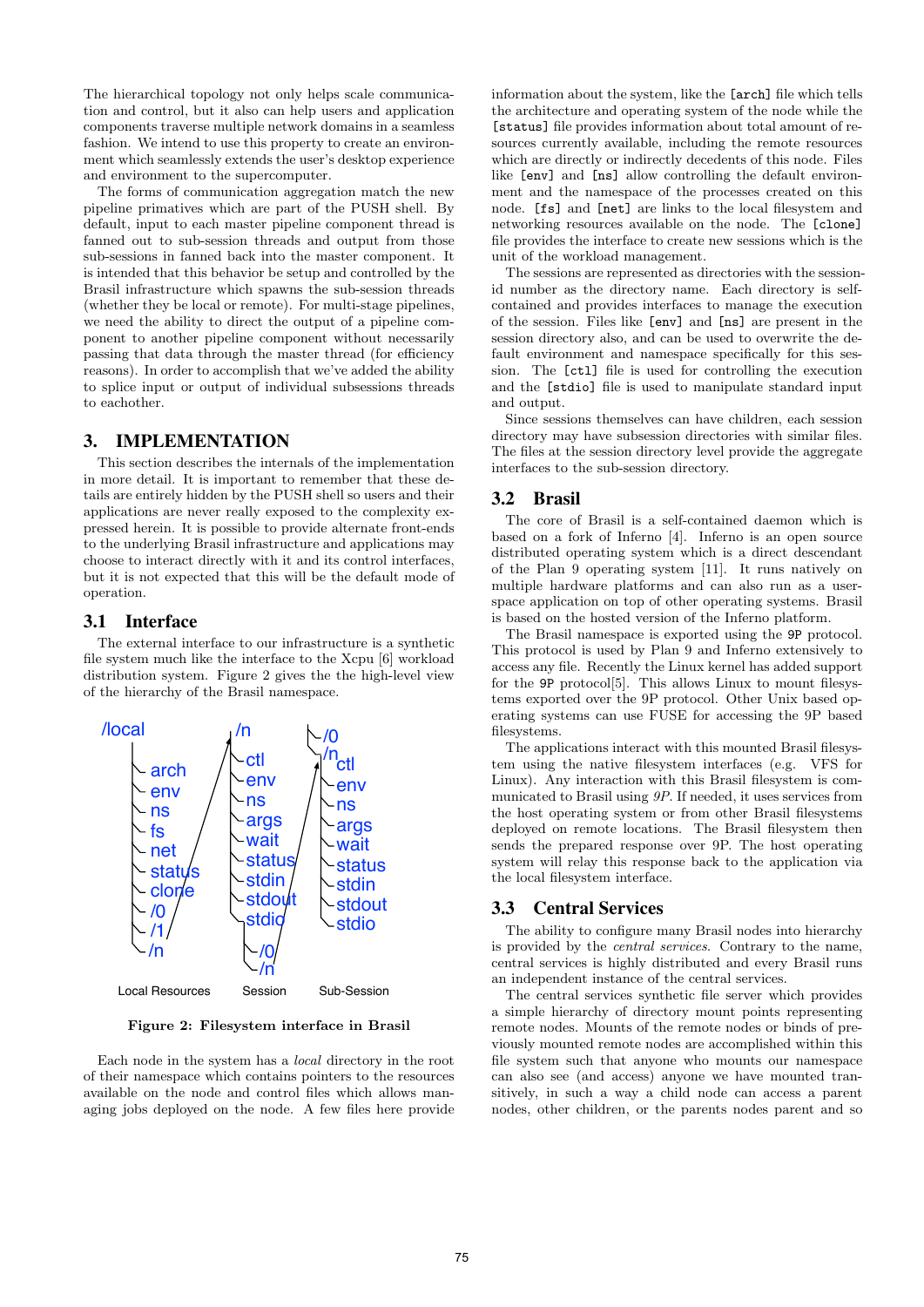forth. Any node could establish themselves within a hierarchy by binding a parent's central service directory to the name [/csrv/parent] and then tell the parent to backmount their name space (allowing two way traversal). In this way children register with parents triggering the crossmounts and establishing a two way link between them. Each Brasil instance needs only to know the information about its parent and children in the hierarchy and all Brasil nodes initiate these connections leading to the distributed creation of the Brasil node hierarchy.

Figure 3 tries to give a simple overview of how this synthetic filesystem view is populated based on the underlying mount connections between the nodes.



Figure 3: Sample filesystem interface for sample the topology in Brasil

Assuming the links between the nodes are created by the remote node mounts in central services, this diagram shows how the filesystem views at different nodes encompasses the whole network, even though each node is only connected to its neighbours. The Brasil filesystem starts with the [/csrv] directory. The location [/csrv/local/] presents the local resources whereas [/csrv/parent/] presents the Brasil filesystem of the parent node. All other directories in the represents the Brasil filesystem of the children nodes. It can be easily seen that both  $App-1$  and  $App-2$  have access to all the nodes even though they are running on different nodes. In this design, every node has to worry about only its children and the parent, other topology falls into place automatically.

Just because every node can construct the global view, does not mean that it must use this global view for making any decision or performing a typical operation. The nodes mostly use only the local view for decision making and operations. This local view includes the parent node and the children nodes.

## 3.4 Examples

While the PUSH shell handles much of the complexity of interacting with the Brasil infrastructure, it is useful to see examples of how it interacts with the underlying infrastructure in order to understand the various mechanisms better. These examples are given from the perspective of directly interacting with the infrastructure file systems from a normal UNIX shell.

The first example presents how the default aggregation behaviour of Brasil can used to deploy large number of applications.

#### \$ less ./mpoint/csrv/local/clone  $\Omega$

The above command is an example of creating a new session. The contents read from the [clone] file represent the session-ID. Now we use session 0 for performing actual execution.

```
$ echo "res 4" > ./mpoint/csrv/local/0/ctl
$ echo "exec date" > ./mpoint/csrv/local/0/ctl
$ cat ./mpoint/csrv/local/0/stdio
Fri May 7 13:53:58 CDT 2010
Fri May 7 13:53:58 CDT 2010
Fri May 7 13:53:58 CDT 2010
Fri May 7 13:53:58 CDT 2010
$
```
The first echo command sends the request for reserving 4 remote resources. The next echo command submits the request for executing the date command. And the cat command on [stdio] returns the aggregated output to the user. This example shows all the complexities about finding, connecting and using the remote resources is hidden behind the filesystem interface. This approach can be used in the trivially parallelizable applications where the same application is deployed on all the nodes.

When constructing more complicated dataflow pipelines, Brasil handles reserving the resources and setting up the pipe endpoints of the pipeline components. Instead of interacting with the aggregation points, dataflow applications (such as the PUSH shell) can interact directly with the subsessions responsible for each pipeline component.

In this example, we will try to create a small pipeline of two commands date | wc. But we will create this pipeline across multiple nodes.

Lets assume that session 0 is created by opening [clone] file as shown in the previous example. The following commands will create the desired pipeline.

```
$ echo "res 2" > ./mpoint/csrv/local/0/ctl
$ echo "exec date" > ./mpoint/csrv/local/0/0/ctl
$ echo "exec wc" > ./mpoint/csrv/local/0/1/ctl
$ echo "xsplice 0 1" > ./mpoint/csrv/local/0/ctl
$ cat ./mpoint/csrv/local/0/1/stdio
1 6 29
$
```
The first command [exec date] is sent to 0'th sub-session and the second command [exec wc] is sent to the 1st subsession. The [xsplice 0 1] request tells the parent session to redirect the output of the 0'th session to the input of the 1st session. The xsplice command can be seen as a pipe operator of the shell script for redirecting the output of one command to the input of other command.

The above example is equivalent of executing date | wc on the shell, but with the difference that both commands are executed on a different remote machines while sharing the same namespace.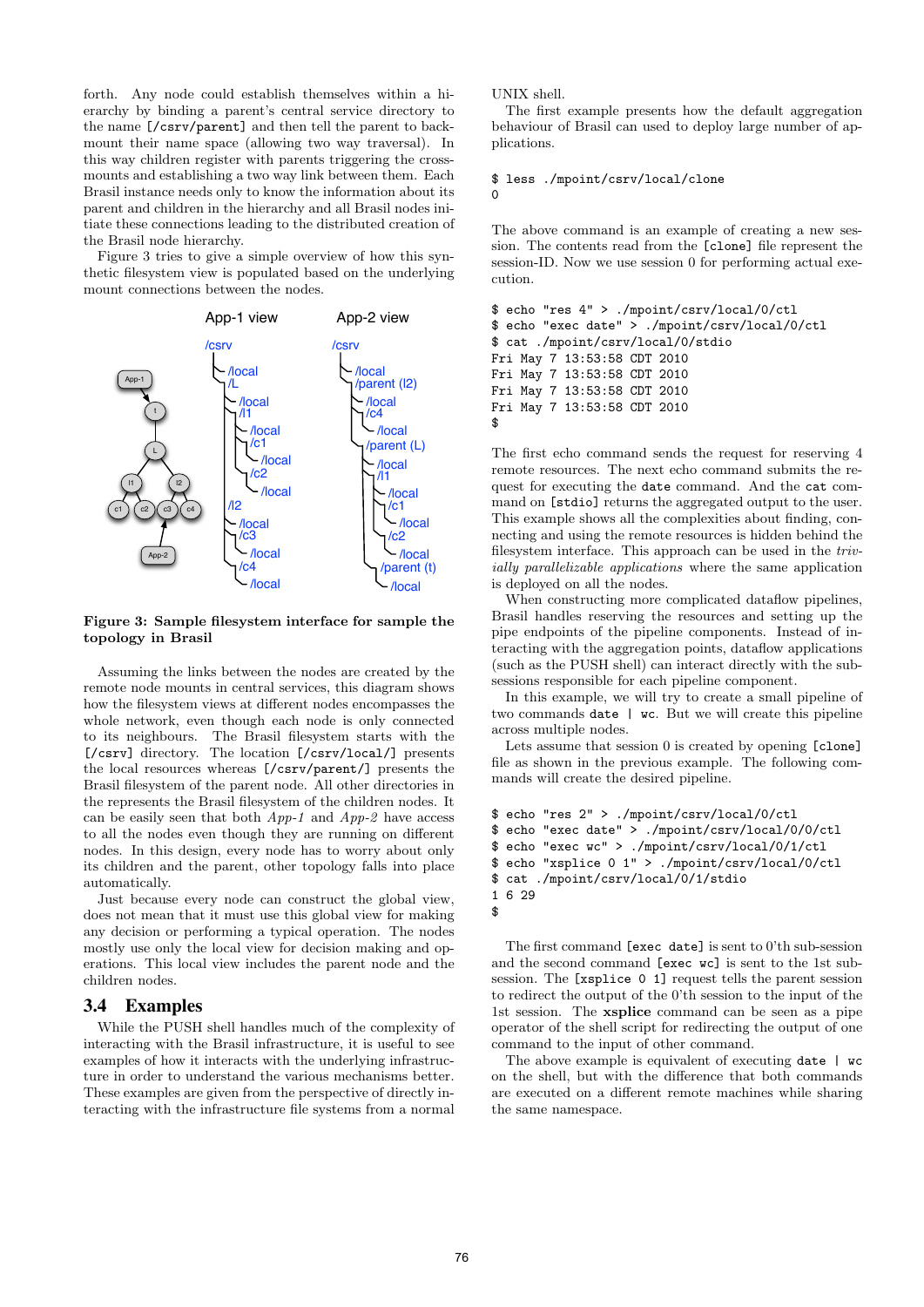## 4. OVERHEAD EVALUATION

In order to assess the overhead of our execution deployment and communication mechanisms at scale, we deployed our infrastructure on a BlueGene/P system with resources provided by the Department of Energy's INCITE program. For the purposes of our initial prototype we limited our evaluation to a BlueGene/P configuration with only 512 nodes (comprising 2048 cores). We run Brasil on the PowerPC Linux based controller node and on the Plan 9 based I/O and Compute nodes. The user interacts with the Brasil instance via shell scripts which interact with file system interfaces exported by Brasil and mounted under linux with the v9fs file system.

#### 4.1 Execution

Our first objective is to meaure the overhead of deployment and execution of pipeline components as the number of components increases. Since we are only interested in the overhead of deployment we chose to execute the date command as our example pipeline component. This is a small application which does not require any external inputs and produces small output. While this is hardly a characteristic workload, its short execution and minimal requirements will give us a better sense of the latency overheads of the infrastructure versus measuring the performance of any particular applicaiton. Each deployment involves session creation, reservation, execution, output aggregation and termination.

Figure 4 gives an initial perspective of how Brasil performs relative to sequential performance. This graph plots the total time taken by Brasil and the hypothetical time it may take for performing the same amount of work on one machine. This graph shows that the Brasil is successfully able to exploit the parallelism for deploying the jobs quickly. The Brasil deploys 2048 jobs in 12.66 seconds whereas sequential execution would take upto 510 seconds. In the graph, the line showing sequential scaling looks exponential, but that is because number of requested executions increase exponentially.

Next, we take a closer look by instrumenting the various stages of application execution to determine the overheads of each:

- 1. Reservation: Create a new session, and request the reservation by writing res n into the session [ctl] file. Here n varies from 1 to 2048 representing the number of executions requested.
- 2. Execution: Request the execution by writing exec date into the session [ctl] file.
- 3. Aggregation: Collect the output generated by all the executions by reading the session [stdio] file.
- 4. Termination: Closing all the files and terminating the session.
- 5. Housekeeping: Additional time taken before, between and after above steps.

Every deployment starts with the creation of the session followed by the reservation, execution, aggregation and then ending with termination of the session. We have taken the average value over multiple runs for our analysis.

Figure 5 presents the results of deployment of the date command in the form of graph. This graph presents the breakup time for various stages of the deployment using the Brasil infrastructure.

From this graph we can observe that the session termination and the housekeeping overheads are negligible compared to the time taken by reservation, execution and aggregation. So, we can ignore these two overheads in our future evaluations. For jobs of up to 128 deployments, the reservation time dominates everything else. But for larger numbers of deployment execution and aggregation time increases rapidly while reservation time remains relatively constant. This shows that reservation time is not directly dependent on the number of deployments, whereas execution and aggregation time are directly proportional to the number of deployments.

Now, let us try to analyze why reservation time is independent of the number of deployments. The reservation process involves traversing the underlying topology tree of nodes till the reservation requirements are satisfied. All the children on the same level are traversed in parallel. This way, each level is traversed in constant time, independent of the number of nodes in that level. Another aspect of the reservation mechanism which helps here is that the amount of data written and read from the [ctl] file and the amount of data exchanged between nodes for communicating the reservation request is fixed in size and independent of the number of deployments requested. With these two properties, the reservation time becomes directly proportional to the depth of the tree and not with the number of nodes.

We can observe the above relation in figure 5. The reservation time remains relatively constant for deployment requests from 1 to 8. Then it sharply increases between 8 to 16 and remains almost constant for all the requests between 16 to 2048. This can be attributed to underlying cluster topology. Our experimental setup used 8 IO nodes as aggregation points in the first level. This enables satisfying the requests which are smaller than 8 executions. For larger requests, one more level needs to be traversed in the topology, introducing delays. The time taken for reservation remains almost constant between 16 and 2048 executions as all these reservation requests essentially traverses the same depth.

Now let us discuss why the same property is not exhibited by execution time or aggregation time. We have discussed in the implementation chapter that all read and write requests are performed in parallel between all the nodes in the same level. But the amount of data exchanged for aggregation and execution is not constant. This data is directly proportional to the number of nodes involved. With the increase in the number of requested deployments, the amount of data to be exchanged also increases, leading to larger aggregation time. The execution time is similarly affected as all compute nodes will try to fetch the binary of the executable from the initiating node leading to the copy of the data. These observations lead us to to conclusion that the time taken for the execution and aggregation is directly proportional to the number of deployments requested.

Our next evaluation involve the deployment of an executable wc which needs input. This command counts the number of lines, words and characters in the input file. This is an interesting case for our infrastructure as this deployment involves the distribution of inputs to all the sessions. This introduces a new stage in the deployment process in addition to the 5 stages we described in the above section. This stage will be the input stage and involves distributing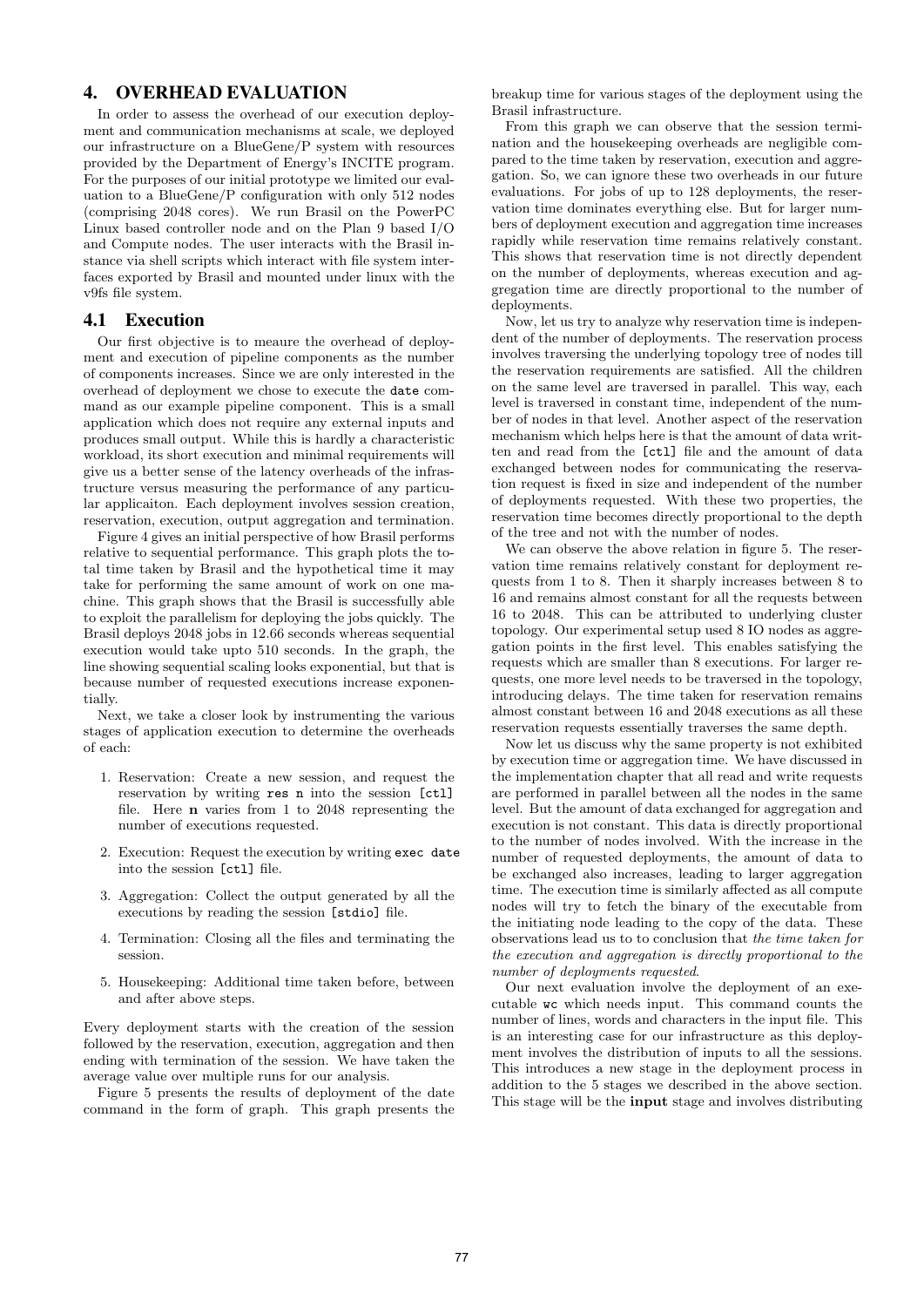



Figure 4: Comparison if Brasil with sequential deployment



Figure 5: Deployment without input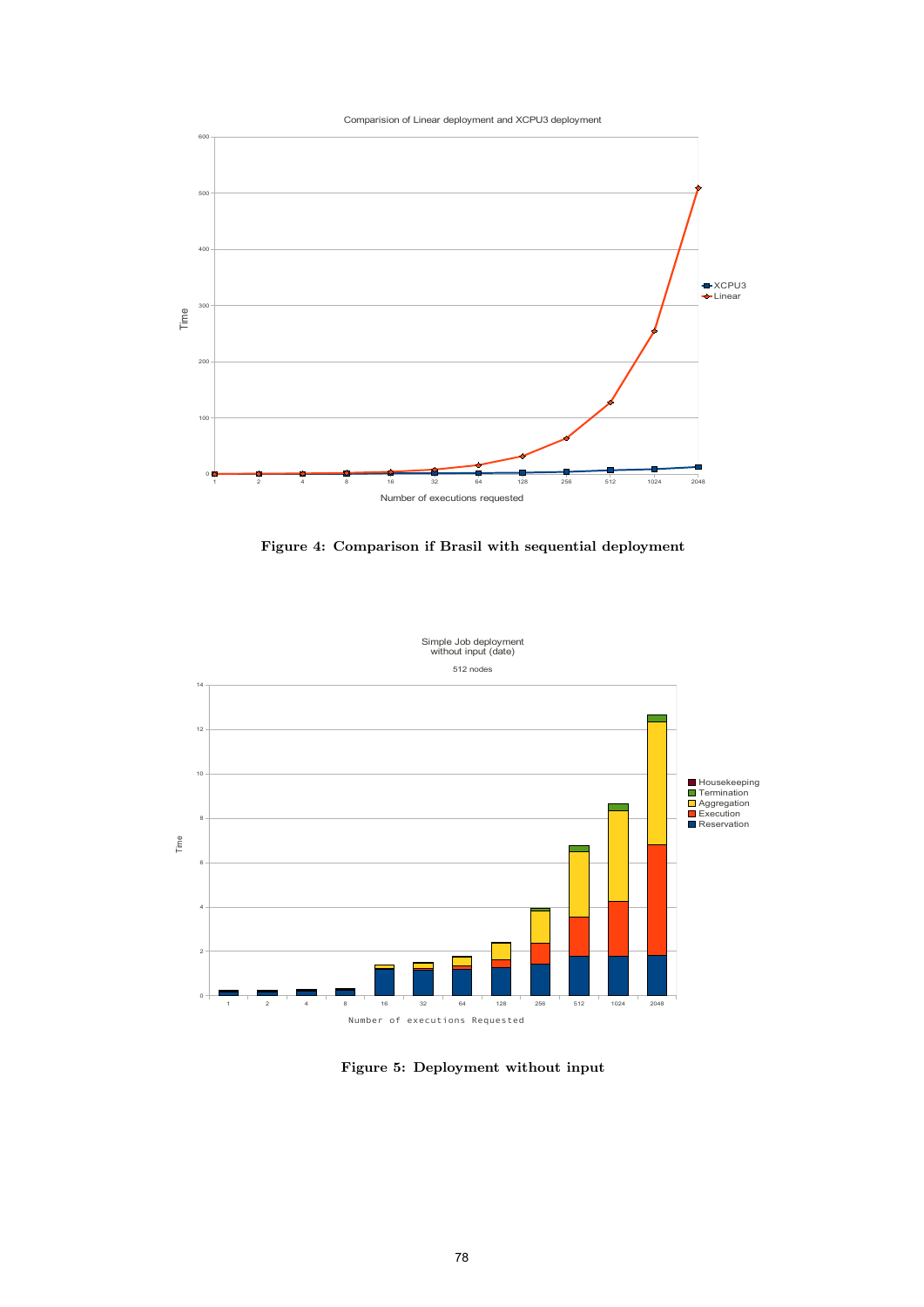



the input data to all the sessions which are responsible for execution. As mentioned previously, Brasil will broadcast the input to all the compute nodes.

Figure 6 presents the results of evaluations involving the distribution of the input.

These results enforce our observations that reservation time is directly proportional to the the depth of the tree whereas aggregation and execution time are directly proportional to the number of deployments requested. In addition to these observations, we can also observe that the input aggregation time exhibits behavior similar to the execution and aggregation time. This observation can be attributed to the fact that input distribution implementation is similar to the output aggregation implementation.

## 5. DISCUSSION

While our initial experiences with using Brasil to deploy workloads was positive, we found several areas for improvement in both the design and implementation of the infrastructure.

One systemic flaw involved the design decision to give the PUSH shell responsibility for orchestrating record seperation and multiplexing. In enviornments with a lot of communication adding additional components to the I/O processing pipeline increases overhead due to increased data copying and context switching. By moving record seperation into the infrastructure itself (particularly for common default cases) we can eliminate a pipeline stage (two copies and two context switches). By moving multiplexor functionality into the infrastructure we remove an additional pipeline stage (two copies and two context switches). This reduces the overhead of interacting with the infrastructure from 6 copies and context switches down to 2. Taking advantage of techniques such as Willem de Bruijn's Beltway Buffers [2] may reduce this even further.

Another unforseen performance problem was caused by the overhead incurred by the transitive mount methodology of central services. While elegant, it introduces overhead at each transitive mount point. As such, deep hierarchies and large scale workloads can involve many transitive hops for every communication which introduces latency and load across the system. We have identified the need to augment our hierarchical aggregation (which works well for fan-out and fan-in) with cut-through models of communication for data-flow operations. There may also be opportunities to leverage the collective network capabilities of high performance systems such as BG/P to further optimize aggregate communication behavior.

While fan-in and fan-out aggregation models do match a large class of use-cases we quickly found outselves wanting more primitives to support deeper pipelines and more complex workflows. In addition to the two existing extended pipes we identified the need for deterministic delivery to/from a particular endpoint as well as many-to-many multipipes. We also quickly found the need to incorporate some form of synchronization into the infrastructure and even came up with ways of doing MPI-style collective operations using abstract pipeline constructs.

A key failure of our implementation is that it not only lacked fault tolerance, it lacked good methods of identifying where in a distributed pipeline failures actually occurred. Early debugging was plagued with workflows which would just hang waiting on input or waiting to give output. The multi-stage pipelines present within each PUSH pipeline component further complicated this. Part of these problems are inherent in the way traditional UNIX pipelines work,